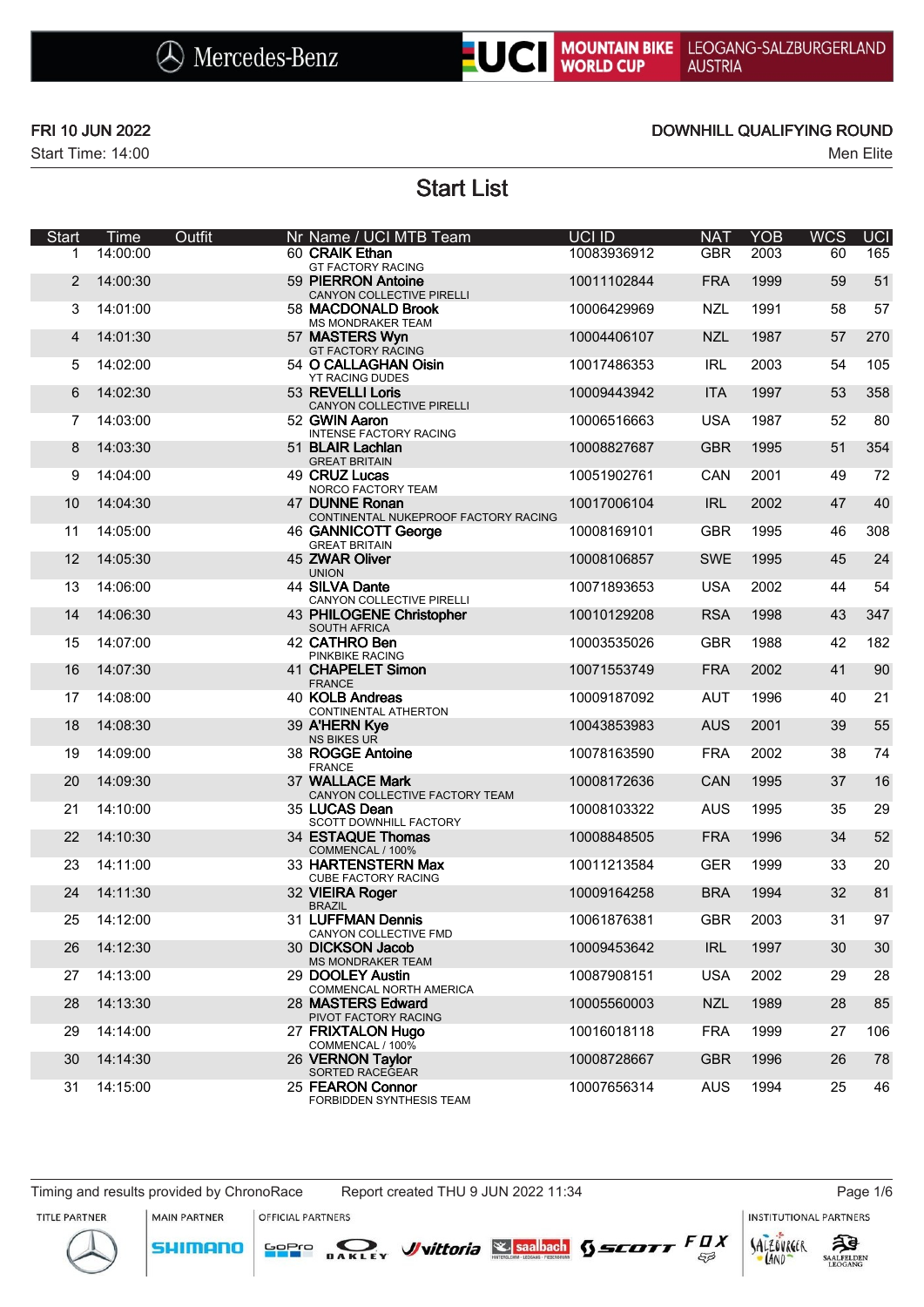

## UCI MOUNTAIN BIKE LEOGANG-SALZBURGERLAND<br>WORLD CUP AUSTRIA

Start Time: 14:00 Men Elite

### FRI 10 JUN 2022 DOWNHILL QUALIFYING ROUND

Start List

| <b>Start</b> | Time     | Outfit | Nr Name / UCI MTB Team                                     | UCI ID      | <b>NAT</b> | <b>YOB</b> | <b>WCS</b>     | <b>UCI</b>     |
|--------------|----------|--------|------------------------------------------------------------|-------------|------------|------------|----------------|----------------|
| 32           | 14:15:30 |        | 24 EDWARDS Kade<br>TREK FACTORY RACING DH                  | 10023896336 | <b>GBR</b> | 2000       | 24             | 41             |
| 33           | 14:16:00 |        | 23 WILLIAMSON Greg<br>COMMENCAL / 100%                     | 10006909111 | <b>GBR</b> | 1992       | 23             | 38             |
| 34           | 14:16:30 |        | 22 NORTON Dakotah<br><b>INTENSE FACTORY RACING</b>         | 10010038167 | <b>USA</b> | 1992       | 22             | 18             |
| 35           | 14:17:00 |        | 21 TRUMMER David<br>MS MONDRAKER TEAM                      | 10007713403 | <b>AUT</b> | 1994       | 21             | 14             |
| 36           | 14:17:30 |        | 20 LEVESQUE Dylan<br>SCOTT DOWNHILL FACTORY                | 10008831731 | <b>FRA</b> | 1996       | 20             | 25             |
| 37           | 14:18:00 | P      | 18 KERR Bernard<br>PIVOT FACTORY RACING                    | 10006413094 | <b>GBR</b> | 1991       | 18             | 27             |
| 38           | 14:18:30 | P      | 17 VIDAL Antoine<br>COMMENCAL LES ORRES                    | 10070590924 | <b>FRA</b> | 2001       | 17             | 36             |
| 39           | 14:19:00 | P      | 16 PIERRON Baptiste<br>DORVAL AM COMMENCAL                 | 10008586504 | <b>FRA</b> | 1993       | 16             | 32             |
| 40           | 14:19:30 | P      | 15 HATTON Charlie<br>CONTINENTAL ATHERTON                  | 10009897014 | <b>GBR</b> | 1998       | 15             | 23             |
| 41           | 14:20:00 | P      | 14 MEIER-SMITH Luke<br>PROPAIN FACTORY RACING              | 10049212326 | <b>AUS</b> | 2002       | 14             | 33             |
| 42           | 14:20:30 | P      | 13 SUAREZ ALONSO Angel<br>COMMENCAL / 100%                 | 10008831529 | <b>ESP</b> | 1995       | 13             | 17             |
| 43           | 14:21:00 | P      | 11 SHAW Luca<br>CANYON COLLECTIVE FACTORY TEAM             | 10008813442 | <b>USA</b> | 1996       | 11             | 13             |
| 44           | 14:21:30 | P      | 10 MINNAAR Greg<br>SANTA CRUZ SYNDICATE                    | 10002818640 | <b>RSA</b> | 1981       | 10             | 9              |
| 45           | 14:22:00 | P      | 8 DAPRELA Thibaut<br>COMMENCAL/MUC-OFF BY RIDING ADDICTION | 10072798480 | <b>FRA</b> | 2001       | 8              | $\,6$          |
| 46           | 14:22:30 | P      | 7 VERGIER Loris<br>TREK FACTORY RACING DH                  | 10008723112 | <b>FRA</b> | 1996       | 7              | $\mathbf{1}$   |
| 47           | 14:23:00 | P      | 6 ILES Finnley<br>SPECIALIZED GRAVITY                      | 10090907774 | CAN        | 1999       | $6\phantom{1}$ | 11             |
| 48           | 14:23:30 | P      | 5 WALKER Matt<br>MADISON SARACEN FACTORY TEAM              | 10011016756 | <b>GBR</b> | 1999       | 5              | 10             |
| 49           | 14:24:00 | P      | 4 HART Danny<br>CUBE FACTORY RACING                        | 10005470073 | <b>GBR</b> | 1991       | $\overline{4}$ | $\overline{4}$ |
| 50           | 14:24:30 | P      | 3 COULANGES Benoit<br>DORVAL AM COMMENCAL                  | 10008194359 | <b>FRA</b> | 1994       | 3              | $\overline{2}$ |
| 51           | 14:25:00 | P      | 2 GREENLAND Laurie<br>SANTA CRUZ SYNDICATE                 | 10009404738 | <b>GBR</b> | 1997       | 2              | 8              |
| 52           | 14:25:30 | P      | 1 PIERRON Amaury<br>COMMENCAL/MUC-OFF BY RIDING ADDICTION  | 10008827283 | <b>FRA</b> | 1996       | $\mathbf{1}$   | 5              |
| 53           | 14:26:00 | P      | 61 BROSNAN Troy<br>CANYON COLLECTIVE FACTORY TEAM          | 10007307417 | <b>AUS</b> | 1993       |                | $\overline{7}$ |
| 54           | 14:26:30 |        | 62 PALAZZARI Davide<br>ROGUE RACING - AFTER SKULL TEAM     | 10010022205 | <b>ITA</b> | 1995       | 67             | 26             |
| 55           | 14:27:00 |        | 63 MULALLY Neko<br><b>FRAMEWORKS RACING</b>                | 10007287613 | <b>USA</b> | 1993       |                | 31             |
| 56           | 14:27:30 |        | 64 BARÁNEK Rastislav<br><b>SLOVAKIA</b>                    | 10008169808 | <b>SVK</b> | 1995       | 69             | 34             |
| 57           | 14:28:00 |        | 65 PENE Tuhoto-Ariki<br><b>MS MONDRAKER TEAM</b>           | 10022183274 | <b>NZL</b> | 2001       |                | 35             |
| 58           | 14:28:30 |        | 68 BAECHLER Yannick<br><b>VVRACING ACADEMY</b>             | 10034811159 | SUI        | 2001       | 81             | 43             |
| 59           | 14:29:00 |        | 69 BOTTERAM Tristan<br><b>NETHERLANDS</b>                  | 10063915001 | <b>NED</b> | 2000       |                | 44             |
| 60           | 14:29:30 |        | 70 BRANNIGAN George<br>NS BIKES UR                         | 10006834339 | <b>NZL</b> | 1992       | 66             | 47             |
| 61           | 14:30:00 |        | 71 BRAYTON Adam<br><b>GREAT BRITAIN</b>                    | 10005386110 | <b>GBR</b> | 1988       | 62             | 49             |
| 62           | 14:30:30 |        | 72 KERR Henry<br>PROPAIN FACTORY RACING                    | 10023914524 | IRL        | 2000       | 78             | 50             |

Timing and results provided by ChronoRace Report created THU 9 JUN 2022 11:34 Page 2/6

MAIN PARTNER

**SHIMANO** 

**OFFICIAL PARTNERS** 

**INSTITUTIONAL PARTNERS** 





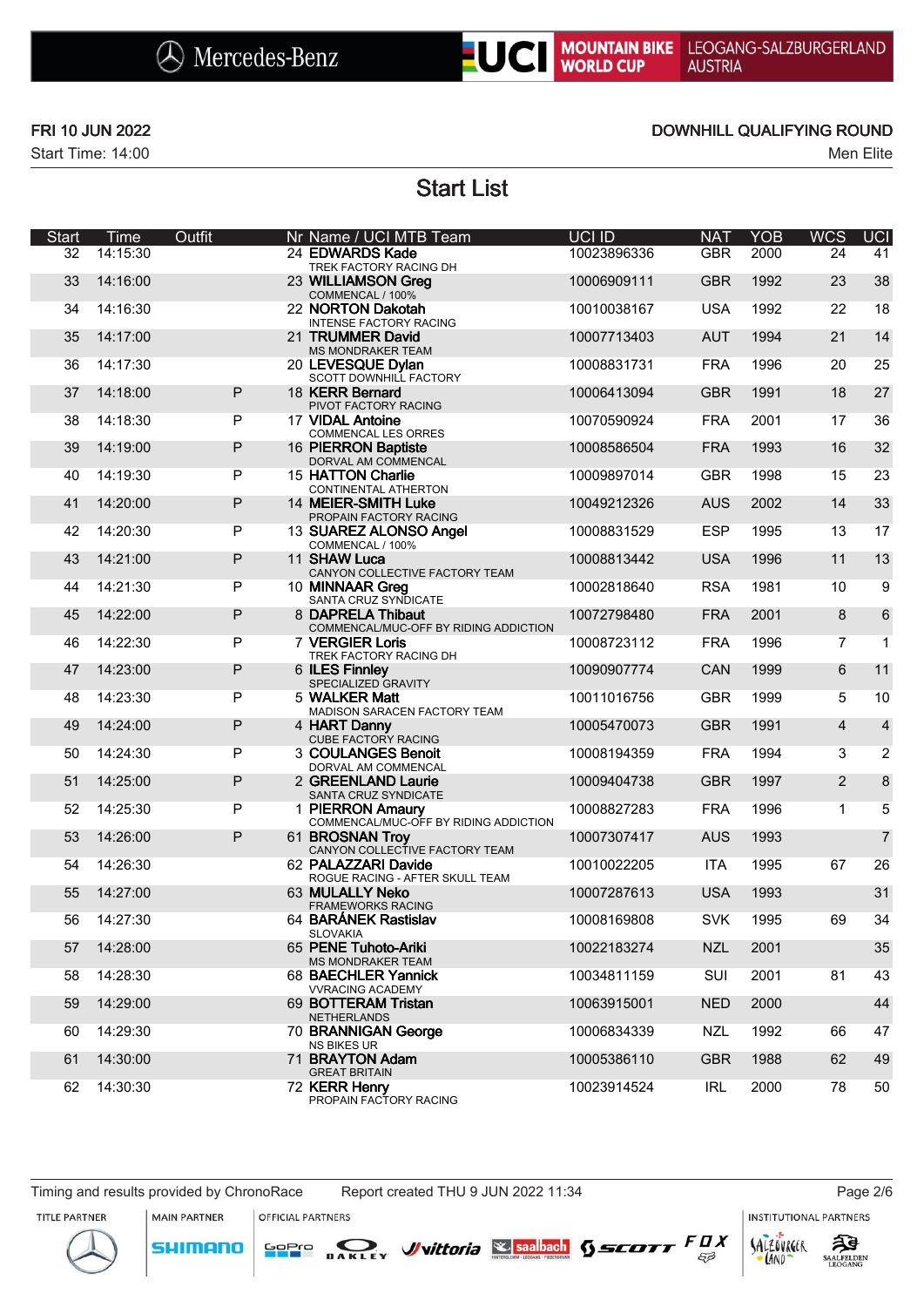

## LOC MOUNTAIN BIKE LEOGANG-SALZBURGERLAND

Start Time: 14:00 Men Elite

### FRI 10 JUN 2022 DOWNHILL QUALIFYING ROUND

Start List

| <b>Start</b> | Time     | Outfit | Nr Name / UCI MTB Team                                          | <b>UCI ID</b> | <b>NAT</b> | <b>YOB</b> | <b>WCS</b> | <b>UCI</b> |
|--------------|----------|--------|-----------------------------------------------------------------|---------------|------------|------------|------------|------------|
| 63           | 14:31:00 |        | 74 ŽABJEK Jure<br>UNIOR SINTER FACTORY RACING                   | 10008164855   | <b>SLO</b> | 1995       |            | 56         |
| 64           | 14:31:30 |        | 75 FISCHBACH Johannes<br><b>GERMANY</b>                         | 10004475825   | <b>GER</b> | 1988       |            | 58         |
| 65           | 14:32:00 |        | 76 BLENKINSOP Samuel<br>NORCO FACTORY TEAM                      | 10004485929   | <b>NZL</b> | 1988       |            | 60         |
| 66           | 14:32:30 |        | 77 MENOYO BUSQUETS Pau<br>COMMENCAL - SCHWALBE                  | 10079233725   | <b>ESP</b> | 2003       | 77         | 62         |
| 67           | 14:33:00 |        | 78 EDMONDSON Jamie<br>ROCKSHOX TREK RACE TEAM                   | 10023865620   | <b>GBR</b> | 2001       | 73         | 63         |
| 68           | 14:33:30 |        | 79 ZWAR KVIST Benjamin<br><b>UNION</b>                          | 10011107086   | <b>SWE</b> | 1999       |            | 64         |
| 69           | 14:34:00 |        | 81 ATWILL Philip<br>PROPAIN POSITIVE SUPPORTED BY VEE           | 10008059064   | <b>GBR</b> | 1995       |            | 67         |
| 70           | 14:34:30 |        | 82 NIEDERBERGER Noel<br>SWITZERLAND                             | 10007568913   | SUI        | 1995       |            | 68         |
| 71           | 14:35:00 |        | 83 BANDEIRA Gonçalo<br><b>PORTUGAL</b>                          | 10054661096   | <b>POR</b> | 2002       | 75         | 69         |
| 72           | 14:35:30 |        | 84 ERLANGSEN Theo<br>COMPUTER MANIA MTB RACING TEAM             | 10008867400   | <b>RSA</b> | 1995       |            | 70         |
| 73           | 14:36:00 |        | 85 SANCHEZ SALAZAR Camilo<br><b>COLOMBIA</b>                    | 10035373961   | COL        | 2001       |            | 71         |
| 74           | 14:36:30 |        | 86 FREW Jackson<br><b>AUSTRALIA</b>                             | 10009895802   | <b>AUS</b> | 1998       |            | 73         |
| 75           | 14:37:00 |        | 87 GARCIN Johan<br><b>VVRACING ACADEMY</b>                      | 10056657377   | <b>FRA</b> | 2002       | 64         | 79         |
| 76           | 14:37:30 |        | 88 ERVIN Tyler<br>UNITED STATES OF AMERICA                      | 10065700306   | <b>USA</b> | 2002       |            | 82         |
| 77           | 14:38:00 |        | 89 STEAD Hayden<br><b>NEW ZEALAND</b>                           | 10010627039   | <b>NZL</b> | 1997       |            | 86         |
| 78           | 14:38:30 |        | 90 INIGUEZ Matteo<br>COMMENCAL VEE                              | 10066506012   | <b>FRA</b> | 2001       |            | 87         |
| 79           | 14:39:00 |        | 91 BOOKER Daniel<br><b>AUSTRALIA</b>                            | 10091537769   | <b>AUS</b> | 1997       | 76         | 88         |
| 80           | 14:39:30 |        | 92 CHATANAY Valentin<br>SCOTT MANIGOD SHOT                      | 10009896812   | <b>FRA</b> | 1998       |            | 89         |
| 81           | 14:40:00 |        | 94 INTROZZI Stefano<br><b>ITALY</b>                             | 10032121027   | <b>ITA</b> | 2000       |            | 93         |
| 82           | 14:40:30 |        | 95 POTGIETER Johann<br><b>YT RACING DUDES</b>                   | 10004065900   | <b>RSA</b> | 1987       |            | 95         |
| 83           | 14:41:00 |        | 96 LEHMANN Lino<br><b>GAMUX FACTORY RACING</b>                  | 10094455247   | SUI        | 2002       |            | 102        |
| 84           | 14:41:30 |        | 97 GUIONNET lan<br><b>FRANCE</b>                                | 10057674766   | <b>FRA</b> | 2001       |            | 107        |
| 85           | 14:42:00 |        | 98 HOFMANN Noah<br><b>KONA SGR</b>                              | 10108310685   | <b>AUT</b> | 2003       |            | 109        |
| 86           | 14:42:30 |        | 99 FITZGERALD Henry<br>NORCO FACTORY TEAM                       | 10009831033   | CAN        | 1998       |            | 112        |
| 87           | 14:43:00 |        | 100 RAINIO Onni<br><b>FINLAND</b>                               | 10045811969   | <b>FIN</b> | 2002       |            | 113        |
| 88           | 14:43:30 |        | 101 STEINER Julian<br><b>GERMANY</b>                            | 10008123732   | <b>GER</b> | 1994       |            | 117        |
| 89           | 14:44:00 |        | 102 SMESTAD Simen<br><b>NORWAY</b>                              | 10010119811   | <b>NOR</b> | 1998       |            | 120        |
| 90           | 14:44:30 |        | 103 LALY Thibault<br>PINKBIKE RACING                            | 10009533464   | <b>FRA</b> | 1997       | 65         | 141        |
| 91           | 14:45:00 |        | 104 ALBER Hannes<br><b>ITALY</b>                                | 10029852742   | ITA        | 2000       |            | 143        |
| 92           | 14:45:30 |        | 106 CUMMING Christopher<br>CONTINENTAL NUKEPROOF FACTORY RACING | 10017082286   | <b>IRL</b> | 2002       |            | 163        |
| 93           | 14:46:00 |        | 107 JAMIESON Elliot<br>NORCO FACTORY TEAM                       | 10048442184   | CAN        | 2001       |            | 164        |

**MAIN PARTNER** 

SHIMANO

**OFFICIAL PARTNERS** 

**INSTITUTIONAL PARTNERS** 

TITLE PARTNER



SALZOVREER ट्रीडे **SAALFELDEN** 

LAND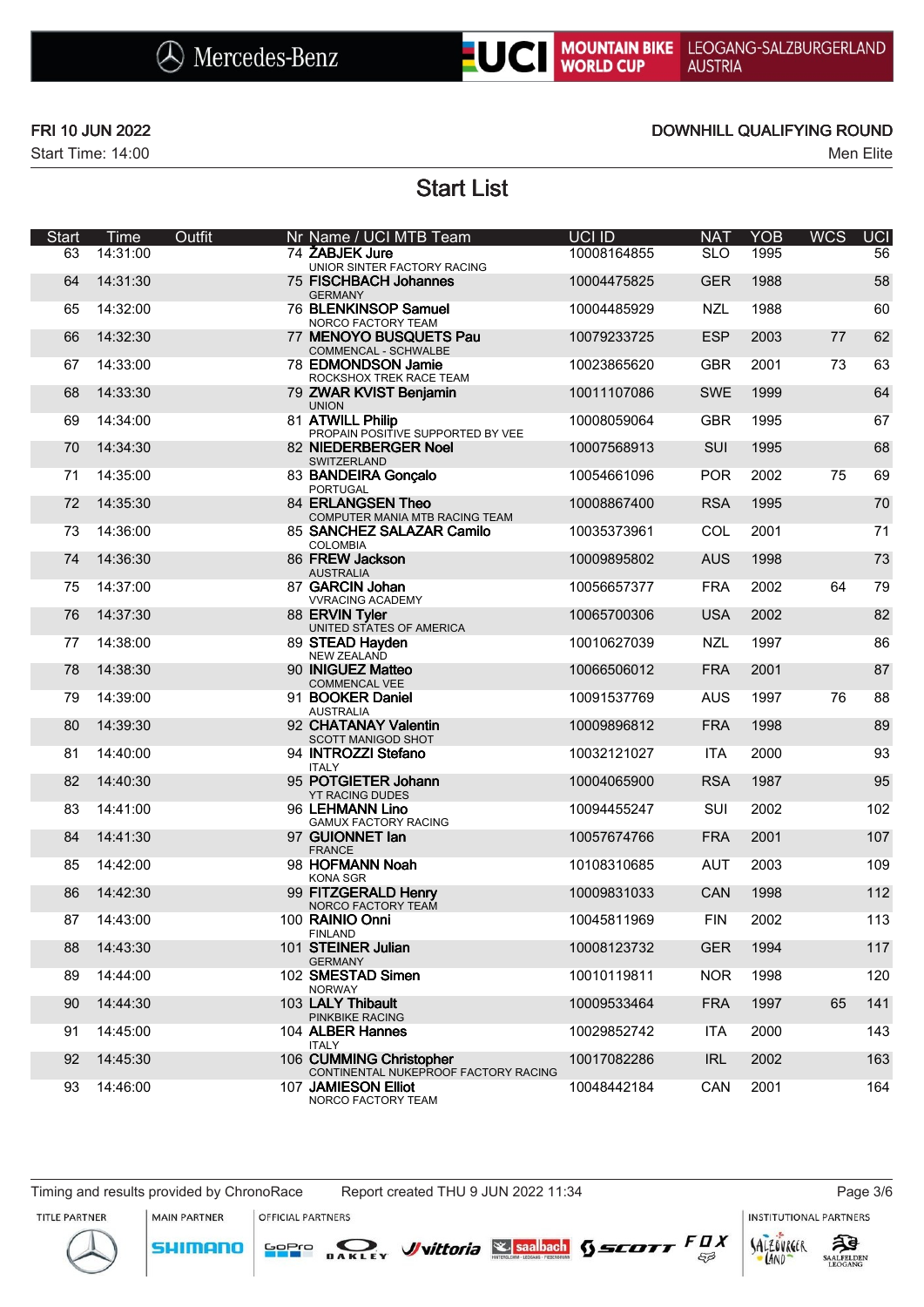## UCI MOUNTAIN BIKE LEOGANG-SALZBURGERLAND<br>WORLD CUP AUSTRIA

Start Time: 14:00 Men Elite

### FRI 10 JUN 2022 DOWNHILL QUALIFYING ROUND

Start List

| <b>Start</b> | Time     | Outfit | Nr Name / UCI MTB Team                                         | UCI ID      | <b>NAT</b> | <b>YOB</b> | <b>WCS</b> | <b>UCI</b> |
|--------------|----------|--------|----------------------------------------------------------------|-------------|------------|------------|------------|------------|
| 94           | 14:46:30 |        | 108 MACDERMID James<br><b>YD RACING</b>                        | 10022172766 | <b>NZL</b> | 2003       |            | 168        |
| 95           | 14:47:00 |        | 109 NERON Gabriel<br><b>CANADA</b>                             | 10064082527 | CAN        | 2000       |            | 170        |
| 96           | 14:47:30 |        | 110 TOPKAROGLOU Alexandros<br><b>GREECE</b>                    | 10064162046 | <b>GRE</b> | 2003       |            | 174        |
| 97           | 14:48:00 |        | 111 GIRONDE Mael<br><b>FRANCE</b>                              | 10074421616 | <b>FRA</b> | 2003       | 68         | 176        |
| 98           | 14:48:30 |        | 112 GARLICKI Stefan<br>SOUTH AFRICA                            | 10006796549 | <b>RSA</b> | 1990       |            | 179        |
| 99           | 14:49:00 |        | 113 PAYET Florent<br>SCOTT DOWNHILL FACTORY                    | 10004035685 | <b>FRA</b> | 1986       |            | 185        |
| 100          | 14:49:30 |        | 114 FAIRCLOUGH Brendan<br><b>SCOTT DOWNHILL FACTORY</b>        | 10003642635 | <b>GBR</b> | 1988       | 82         | 187        |
| 101          | 14:50:00 |        | 115 BAECHLER Nicolas<br>SWITZERLAND                            | 10077181971 | SUI        | 2003       |            | 190        |
| 102          | 14:50:30 |        | 116 KUSHIMA Yuki<br><b>JAPAN</b>                               | 10007430281 | <b>JPN</b> | 1993       |            | 193        |
| 103          | 14:51:00 |        | 117 RIBARICH Moritz<br><b>AUSTRIA</b>                          | 10011014534 | <b>AUT</b> | 1999       |            | 193        |
| 104          | 14:51:30 |        | 118 CAROLI Jérôme<br><b>COMMENCAL VEE</b>                      | 10008172232 | SUI        | 1995       |            | 193        |
| 105          | 14:52:00 |        | 119 KONSTANTY Damian<br><b>POLAND</b>                          | 10015406412 | <b>POL</b> | 1997       |            | 219        |
| 106          | 14:52:30 |        | 198 LEHMANN Janis<br>SWITZERLAND                               | 10010012303 | SUI        | 1998       |            | 220        |
| 107          | 14:53:00 |        | 120 PANAGITSAS Athanasios<br>PROPAIN POSITIVE SUPPORTED BY VEE | 10079450862 | <b>GRE</b> | 2001       |            | 226        |
| 108          | 14:53:30 |        | 121 LONCKE Gauthier<br><b>FRANCE</b>                           | 10028100476 | <b>FRA</b> | 1995       |            | 228        |
| 109          | 14:54:00 |        | 123 OFNER Nico<br><b>AUSTRIA</b>                               | 10060405419 | <b>AUT</b> | 2002       |            | 229        |
| 110          | 14:54:30 |        | 124 HÁJEK Martin<br><b>CZECH REPUBLIC</b>                      | 10093158073 | <b>CZE</b> | 2001       |            | 229        |
| 111          | 14:55:00 |        | 125 VIGE Gaëtan<br><b>FRANCE</b>                               | 10009826989 | <b>FRA</b> | 1998       |            | 257        |
| 112          | 14:55:30 |        | 126 ERIKSSON Adam<br>SWEDEN                                    | 10016021249 | <b>SWE</b> | 1999       |            | 259        |
| 113          | 14:56:00 |        | 127 JOHNSTON Guy<br><b>YD RACING</b>                           | 10023667576 | <b>NZL</b> | 2003       |            | 260        |
| 114          | 14:56:30 |        | 128 GOMILŠCEK Žak<br>UNIOR SINTER FACTORY RACING               | 10017640745 | <b>SLO</b> | 2001       |            | 262        |
| 115          | 14:57:00 |        | 129 PRIES Timo<br><b>GERMANY</b>                               | 10007753718 | <b>GER</b> | 1991       |            | 263        |
| 116          | 14:57:30 |        | 130 VELASCO Niko<br><b>SOUTH AFRICA</b>                        | 10017791905 | <b>RSA</b> | 1999       |            | 266        |
| 117          | 14:58:00 |        | 132 LEHMANN Hannes<br><b>BANSHEE RACING BRIGADE</b>            | 10051084830 | <b>GER</b> | 2001       |            | 268        |
| 118          | 14:58:30 |        | 133 VERNASSA Gianluca<br><b>ITALY</b>                          | 10008060175 | ITA        | 1995       |            | 269        |
| 119          | 14:59:00 |        | 134 WILLIAMS Preston<br><b>GREAT BRITAIN</b>                   | 10088217743 | <b>GBR</b> | 2003       | 80         | 298        |
| 120          | 14:59:30 |        | 135 FERENCZI Marcell Sándor<br><b>HUNGARY</b>                  | 10063773541 | <b>HUN</b> | 2000       |            | 301        |
| 121          | 15:00:00 |        | 136 JUNG Gautier<br><b>FRANCE</b>                              | 10025344666 | <b>FRA</b> | 2000       |            | 304        |
| 122          | 15:00:30 |        | 137 GADOTTI Alessandro<br><b>ITALY</b>                         | 10034089218 | <b>ITA</b> | 2000       |            | 306        |
| 123          | 15:01:00 |        | 138 PESENTI Marcello<br><b>ITALY</b>                           | 10012986462 | <b>ITA</b> | 1994       |            | 307        |
| 124          | 15:01:30 |        | 139 GRICE Christopher<br>SPECIALIZED GRAVITY                   | 10073483443 | <b>USA</b> | 2003       |            | 309        |

**MAIN PARTNER** 

**SHIMANO** 

**OFFICIAL PARTNERS** 

<mark>GoPr</mark>o

DAKLEY Vittoria Ssaalbach  $955677$   $FQX$ 

**INSTITUTIONAL PARTNERS** 



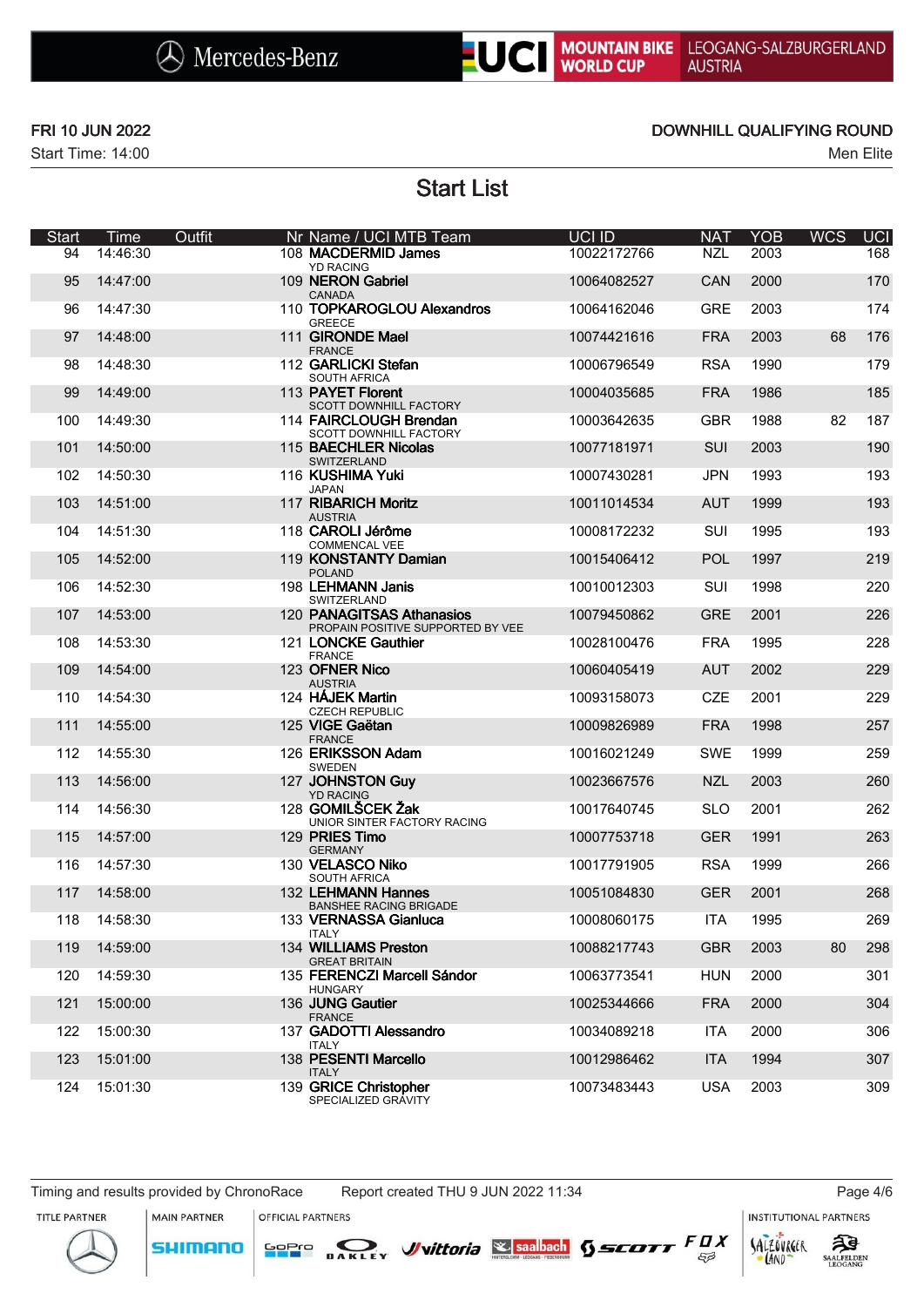# UC MOUNTAIN BIKE LEOGANG-SALZBURGERLAND<br>WORLD CUP AUSTRIA

Start Time: 14:00 Men Elite

### FRI 10 JUN 2022 DOWNHILL QUALIFYING ROUND

Start List

| <b>Start</b> | <b>Time</b> | Outfit | Nr Name / UCI MTB Team                                      | UCI ID      | <b>NAT</b> | <b>YOB</b> | <b>WCS</b> | $\overline{UCI}$ |
|--------------|-------------|--------|-------------------------------------------------------------|-------------|------------|------------|------------|------------------|
| 125          | 15:02:00    |        | 140 LAMM Nico<br><b>GERMANY</b>                             | 10074168507 | <b>GER</b> | 1999       |            | 312              |
| 126          | 15:02:30    |        | 141 KIEFER Luis<br><b>GERMANY</b>                           | 10080393984 | <b>GER</b> | 2003       |            | 314              |
| 127          | 15:03:00    |        | 142 READING Jack<br>SR SUNTOUR COMMENCAL BY GRAVITY         | 10006576176 | <b>GBR</b> | 1988       | 71         | 339              |
| 128          | 15:03:30    |        | 143 MAPLES Dylan<br>COMMENCAL NORTH AMERICA                 | 10114296696 | <b>USA</b> | 2003       |            | 346              |
| 129          | 15:04:00    |        | 145 WEBER Lutz<br>TEAMPROJECT.CH                            | 10006816959 | SUI        | 1992       |            | 351              |
| 130          | 15:04:30    |        | 146 SHERLOCK Seth<br><b>INTENSE FACTORY RACING</b>          | 10050754929 | CAN        | 2002       |            | 359              |
| 131          | 15:05:00    |        | 147 LAFFEY Patrick<br>CANADA                                | 10061015812 | CAN        | 2002       | 61         | 360              |
| 132          | 15:05:30    |        | 148 PFEIFFER Bryan<br><b>FRANCE</b>                         | 10009645016 | <b>FRA</b> | 1997       |            | 362              |
| 133          | 15:06:00    |        | 149 WIBMER Gabriel<br><b>AUSTRIA</b>                        | 10035136515 | <b>AUT</b> | 2002       |            | 363              |
| 134          | 15:06:30    |        | 150 JEWETT Jakob<br>CANYON COLLECTIVE FACTORY TEAM          | 10061612663 | CAN        | 2003       |            | 369              |
| 135          | 15:07:00    |        | 151 FINNIS Connor<br>SOUTH AFRICA                           | 10080622138 | <b>RSA</b> | 2001       |            | 374              |
| 136          | 15:07:30    |        | 152 MEDICI Simone<br>ROGUE RACING - AFTER SKULL TEAM        | 10008832337 | <b>ITA</b> | 1995       |            | 374              |
| 137          | 15:08:00    |        | 153 SEAGRAVE Kaos<br>CANYON COLLECTIVE FMD                  | 10011013928 | <b>GBR</b> | 1999       |            | 409              |
| 138          | 15:08:30    |        | 154 HENZI Luca<br>SWITZERLAND                               | 10015891715 | SUI        | 1999       |            | 419              |
| 139          | 15:09:00    |        | 155 RUETSCH Constantin<br>SWITZERLAND                       | 10010012202 | SUI        | 1997       |            | 422              |
| 140          | 15:09:30    |        | 156 KINA Ivan Ladislav<br>OSMOS GRAVITY TEAM                | 10046095289 | <b>SVK</b> | 2000       |            | 427              |
| 141          | 15:10:00    |        | 157 STRÖM Christopher<br><b>COMMENCAL VEE</b>               | 10083487274 | <b>FIN</b> | 2003       |            | 452              |
| 142          | 15:10:30    |        | 158 BRANNEN Ryan<br>555 RAAW GRAVITY RACING                 | 10061876078 | <b>GBR</b> | 2003       | 70         | 458              |
| 143          | 15:11:00    |        | 159 VIEIRA Douglas<br><b>BRAZIL</b>                         | 10010126679 | <b>BRA</b> | 1998       | 74         | 477              |
| 144          | 15:11:30    |        | 161 KIRCHMAYER LOPEZ Orion<br><b>SPAIN</b>                  | 10042786680 | <b>ESP</b> | 2001       |            | 502              |
| 145          | 15:12:00    |        | 162 FABOK Daniel<br><b>CZECH REPUBLIC</b>                   | 10015370440 | <b>CZE</b> | 1997       |            | 502              |
| 146          | 15:12:30    |        | 163 MCBAIN Calum<br><b>GREAT BRITAIN</b>                    | 10023709814 | <b>GBR</b> | 1998       | 72         | 535              |
| 147          | 15:13:00    |        | 164 SCHNÖLLER Kilian<br><b>AUSTRIA</b>                      | 10035154804 | <b>AUT</b> | 2001       |            | 538              |
| 148          | 15:13:30    |        | 165 RUFFIN Thibaut<br>COMMENCAL/MUC-OFF BY RIDING ADDICTION | 10003396293 | <b>FRA</b> | 1984       |            | 539              |
| 149          | 15:14:00    |        | 166 INIGUEZ Raphael<br>COMMENCAL VEE                        | 10066506113 | <b>FRA</b> | 2003       |            | 540              |
| 150          | 15:14:30    |        | 167 SMETS Steffen<br><b>GERMANY</b>                         | 10090970927 | <b>GER</b> | 2003       |            | 558              |
| 151          | 15:15:00    |        | 168 OBERHOFER Maximilian<br><b>AUSTRIA</b>                  | 10096265208 | <b>AUT</b> | 2003       |            | 565              |
| 152          | 15:15:30    |        | 169 KIRK Rory<br>SOUTH AFRICA                               | 10104783323 | <b>RSA</b> | 2003       |            | 581              |
| 153          | 15:16:00    |        | 170 WALKER Matthew<br>PIVOT FACTORY RACING                  | 10005838875 | NZL        | 1990       |            | 602              |
| 154          | 15:16:30    |        | 171 RILAT Emile<br><b>SCOTT MANIGOD SHOT</b>                | 10066346465 | <b>FRA</b> | 2001       |            | 606              |
| 155          | 15:17:00    |        | 172 MONRO Jim<br>CONTINENTAL ATHERTON                       | 10023783572 | <b>GBR</b> | 2001       |            | 637              |

Timing and results provided by ChronoRace Report created THU 9 JUN 2022 11:34 Page 5/6

**SHIMANO** 

**INSTITUTIONAL PARTNERS**